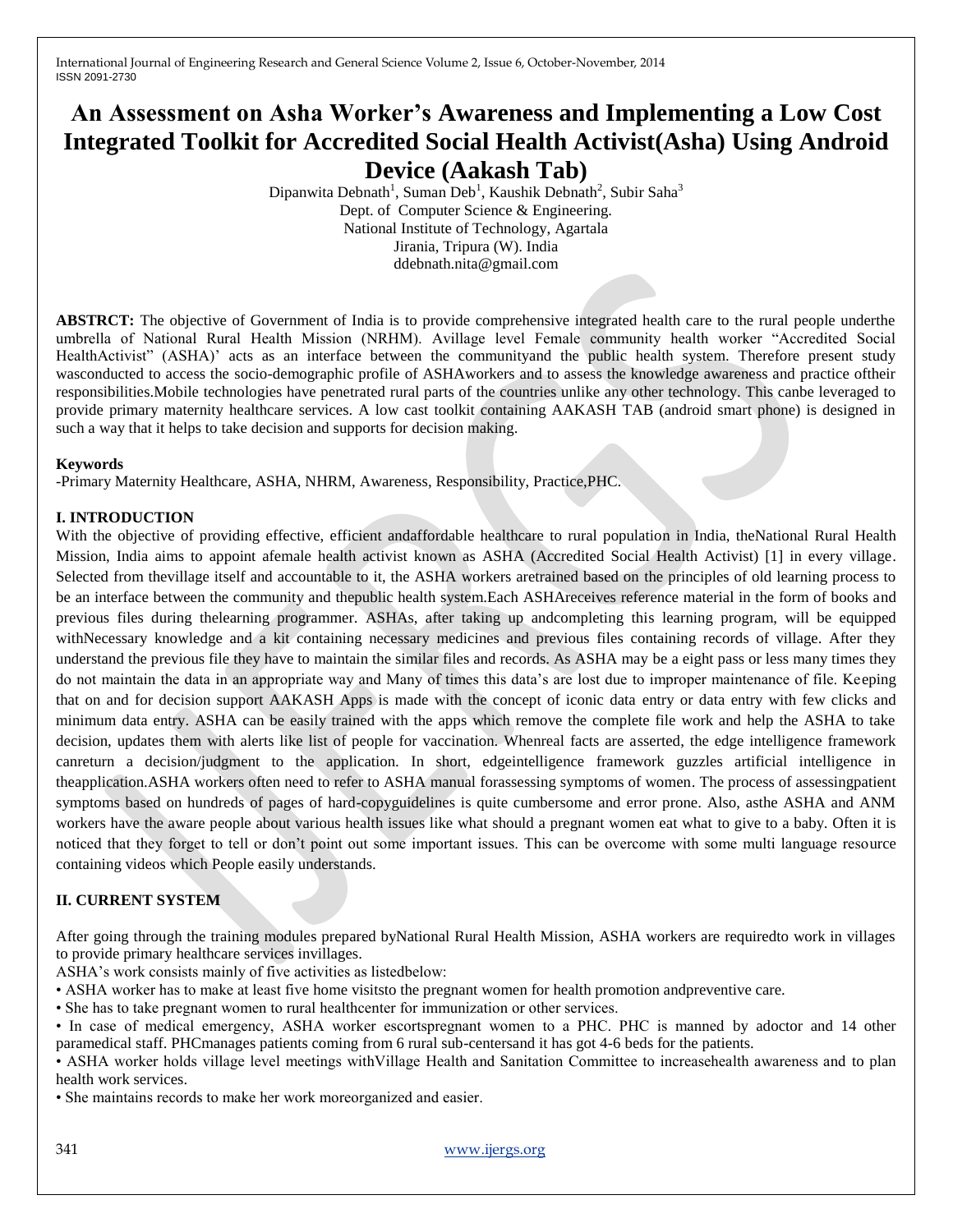ASHA workers need to refer the training modules again andagain and also need to remember various patient details toeffectively discharge their duties. Currently, ASHA workersneed to record patient details ina notebook, and later send itto the PHC. She is supposed to maintain following records inlog books:

a) Village Health Register: This register containsrecords of the details of pregnant women and

Others whom ASHA provides primary healthcareservices.

b) An ASHA diary: which is a record of ASHA's workand also useful for tracking performance of theASHA worker by the medical supervisorpositioned at PHC.

c) Maintaining drug kit stocks: ASHA workers areprovided with a drug kit so as to be able to treatminor ailments/problems. The drug kit containsParacetomol tablets, Albendazole tablets, IronFolic Acid (IFA) tablets, Chloroquine tablets, OralRehydration Salts (ORS), and eye ointment. Inaddition, the kit may contain pregnancy testingkits, malaria testing kits, etc.

The following services are provided at the rural sub-centerby ANM or ASHA :

- Early registration of pregnant women.
- Regular weight check.
- Blood test for anemia.
- Urine test for protein and sugar.
- Measure blood pressure.
- Treatment for anemia.
- Two doses of Tetanus Toxoid (TT).
- Nutrition counseling.
- General danger signs.
- Preparing for birth.

In addition, ANM worker provides following services topregnant women with the help of ASHA workers:

## **III. PROPOSED SYSTEM:**

We have developed a decision support system named ASHA,to enable health workers to provide maternity healthcareservices efficiently and transparently. The ASHA can be used toregister all the pregnancies in rural parts of a country andsubsequently track pregnant women throughout the period ofpregnancy for vaccination and periodic checkups the test results is updated with few tick marks like yes and no.once the details are updated in the remote database doctors or experts can easily take any decisions with the help of data. Appointment for ultrasonography, etc. may also be scheduledvia the mobile application ASHA. ASHA is the first port of call for any healthrelated demands of deprived sections of thepopulation, especially women & children, whofind it difficult to access health services. Keeping in mind the application is designed in such a way with fewer clicks &minimum memory load.

| <b>ASHA</b>                                                                                                                                                    | <b>G</b> I ASHA                                                                                                                                                                                                                                                                                       |
|----------------------------------------------------------------------------------------------------------------------------------------------------------------|-------------------------------------------------------------------------------------------------------------------------------------------------------------------------------------------------------------------------------------------------------------------------------------------------------|
| <b>Welcome TO ASHA</b><br><b>New Patient</b><br>new Child<br><b>List of Women</b><br><b>Medicine Stock</b><br><b>Deseases</b><br><b>Family CODE Generation</b> | <b>NAME</b><br>AGE<br><b>FAMILY CODE</b><br>Medicine Given<br>YEŞ<br>NQ<br>Child Becomes Lethargic<br><b>DONT</b><br>Yes<br>NQ<br>KNOW<br>承<br>NOT able to Drink or Breastfeed<br>YES<br>DONT<br>NO<br>KNOW<br>A.<br><b>Blood in Stool</b><br>YEŞ<br><b>DONT</b><br>NQ<br><b>KNOW</b><br>Æ.<br>Submit |

Fig: Android application ASHA for data entry with few clicks

342 www.ijergs.org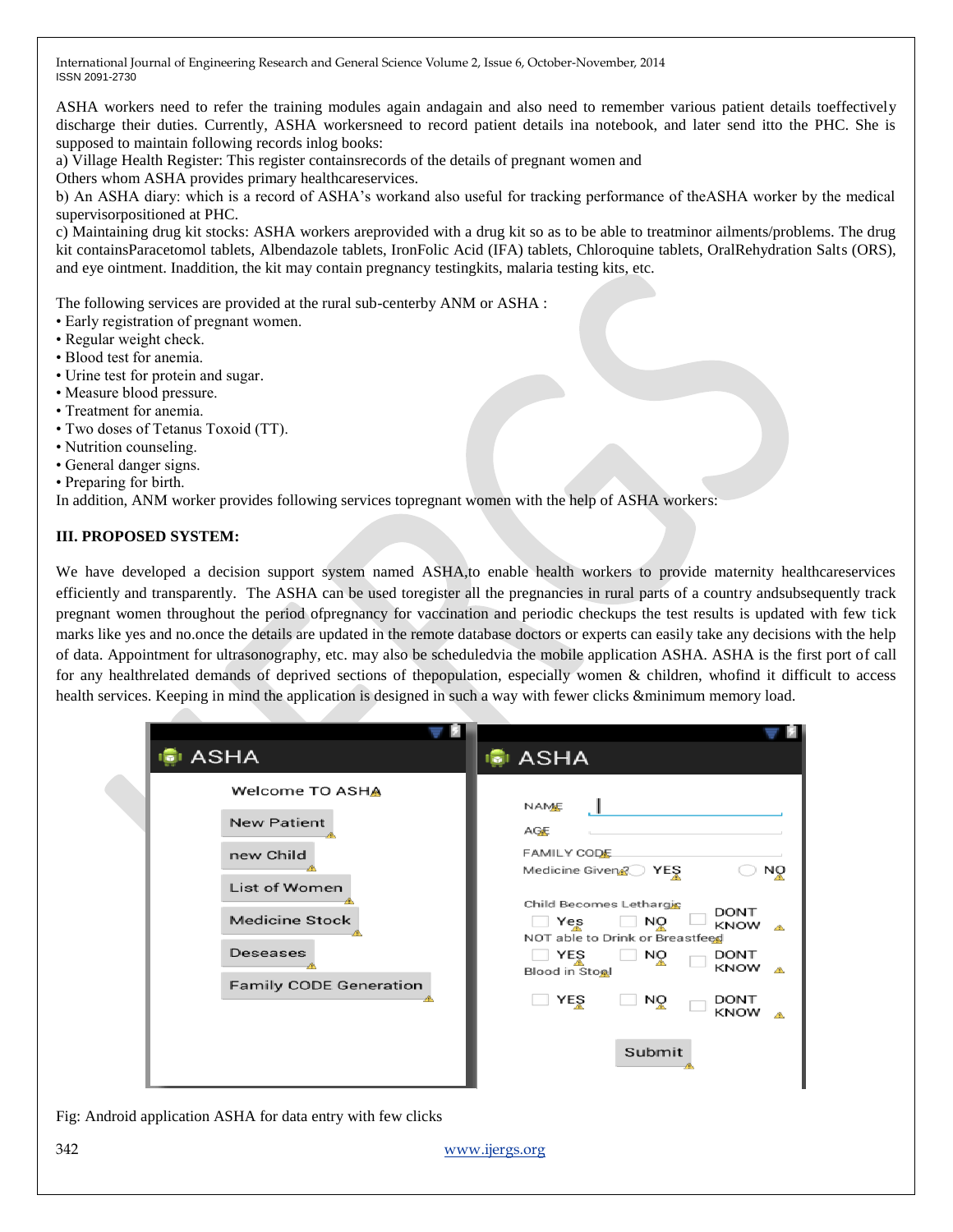All people's data are maintained in the database but the special decision supports are for pregnant woman and their child health. With the ASHA application every villager's information can be stored which will help all the details of diseases. There medicine stocks or if any extra facilities needed. ASHA can entry the symptoms of diseases which is decision supportive. The whole system can also be used for identification of a person or person count etc. All the data are stored in the local database of the android device and after a particular time frame this data are damped to the remote server like an XAMMP server.

Multilingual videos stored in an android device containing health awareness can be used to Spreading awareness for health concernsPromoting change in health related practices. Application like free SMS to a few registered numbers is also attached to the ASHA application for the safety of the Accredited Social Health Activist(ASHA).



FIG: Free SMS APPs for Safety of ASHA

## **XII. FUTURE WORK**

• Multilingual videos which can be used by ASHA workers for awareness like Various Dos and Don'ts during pregnancy, important food nutrients, natural remedies, vaccinations etc. andembedding those videos in the AAKASHAapplications. •different types of low cost devices like ECG, WEIGHT measuring device,low cast solar charger etc. and integrating them in the android devices to make a complete toolkit.

## **XIII. CONCLUSION**

Mobile communication networks have penetrated rural partsof developing countries, especially in India, unlike any other technology. Android devices like AAKASH TAB come with a low cost, a rich set of resourcesand supports its local database SQLite. This phenomenal growth can be exploited toprovide effective healthcare services in rural parts ofdeveloping world where healthcare facilities are scarce. InIndia, a rural healthcare activist (ASHA worker) is beingappointed in each village with necessary manuals onproviding healthcare services after training by the NationalRural Healthcare Mission (NRHM). In this paper, we havepresented AAKASHA application built on an edge intelligenceplatform based on CLIPs Rules Engine ported to Androidplatform, which will enable these semi-literate ASHAworkers discharge their duties in an efficient and transparentmanner. As the complete workflow of ASHA workers isautomated, the data is stored in a backend application andcan be used for further analysis, online advice by theDoctors, policy planning, forecast disease spread andmeasures to contain the spread.

## **REFERENCES:**

[1] Mother and child protection card:http://hetv.org/pdf/protection-card/mcpc-english-a.pdf

[2] Health Infrastructure in India:http://childhealthfoundation.net/Health%20infrastructure%20in%20India.pdf

[3] "A System to provide Primary Healthcare Services to Rural Indiamore efficiently and transparently" : International Conference onWireless Technologies for Humanitarian Relief. (ACWR2011)

[4] Richardson, Leonard; Ruby, Sam (2007-05), RESTful Web Services,O'Reilly, ISBN 978-0-596-52926-0

[5] "Accredited Social Health Activist (ASHA)", State Institute of Health & Family Welfare, Jaipur SIHFW: an ISO 9001: 2008 certified Institution

[6] CLIPS a tool for building an expert system :http://clipsrules.sourceforge.net

343 www.ijergs.org